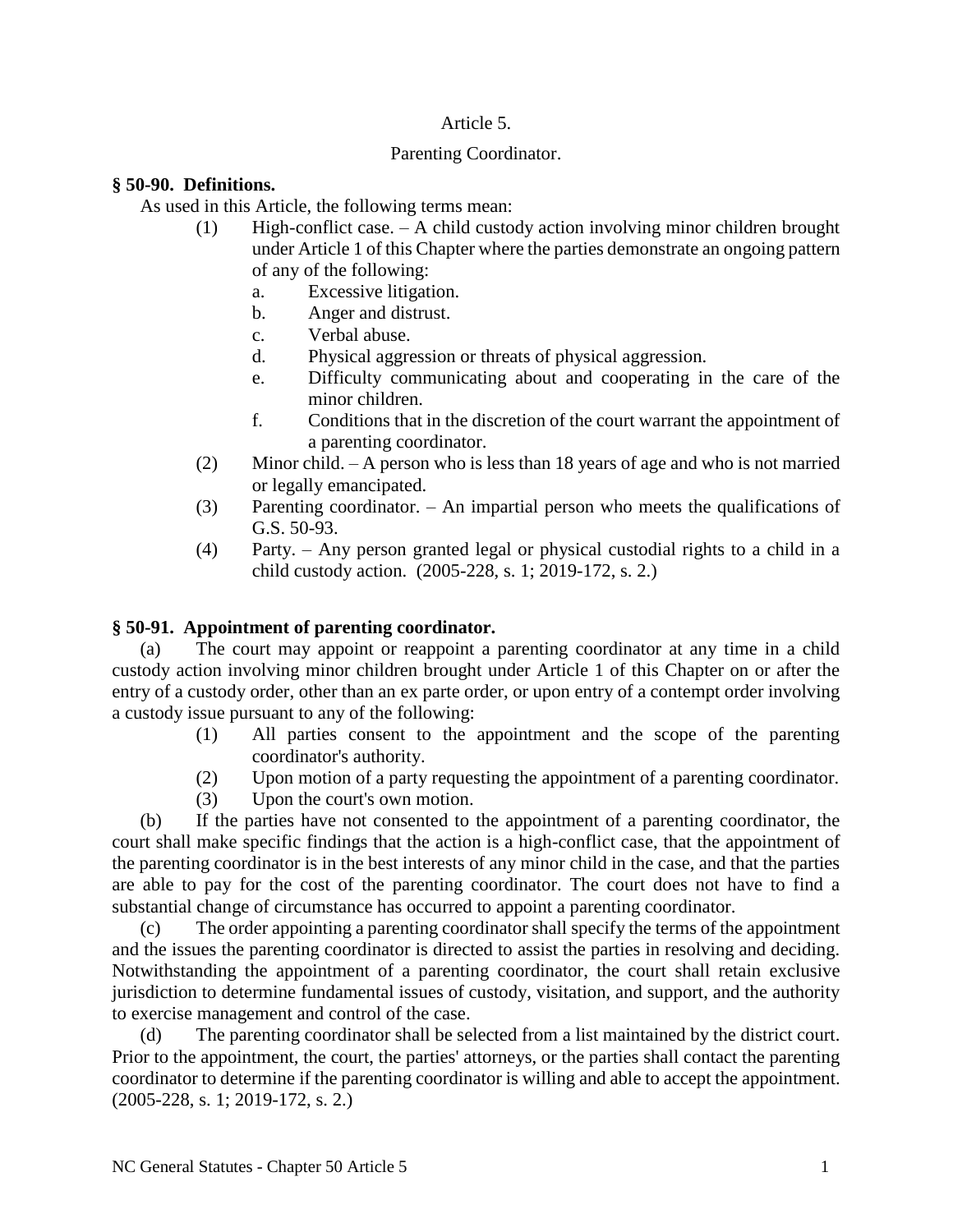### **§ 50-92. Authority of parenting coordinator.**

(a) The authority of a parenting coordinator shall be specified in the court order appointing the parenting coordinator and shall be limited to matters that will aid the parties in complying with the court's custody order, resolving disputes regarding issues that were not specifically addressed in the custody order, or ambiguous or conflicting terms in the custody order. The parenting coordinator's scope of authority may include, but is not limited to, any of the following areas:

- (1) Transition time, pickup, or delivery.
- (2) Sharing of vacations and holidays.
- (3) Method of pickup and delivery.
- (4) Transportation to and from visitation.
- (5) Participation in child or day care and babysitting.
- (6) Bed time.
- (7) Diet.
- (8) Clothing.
- (9) Recreation.
- (10) Before- and after-school activities.
- (11) Extracurricular activities.
- (12) Discipline.
- (13) Health care management.
- (14) Alterations in schedule that do not substantially interfere with the basic time-share agreement.
- (15) Participation in visitation, including significant others or relatives.
- (16) Telephone contact.
- (17) Alterations to appearance, including tattoos or piercings.
- (18) The child's passport.
- (19) Education.
- (20) Other areas of specific authority as designated by the court or the parties.

(b) The parenting coordinator shall decide any issue within the scope of the parenting coordinator's authority, and the decision shall be enforceable as an order of the court. The decision shall be in writing and provided to the parties and their attorneys. So long as the custody order under which the decision is made is in effect, the decision shall remain binding after the expiration of the parenting coordinator's term unless the parenting coordinator or a subsequent parenting coordinator modifies the decision or the court reviews and modifies the decision.

(b1) Any party or attorney for the party may file a motion for the court to review a parenting coordinator's decision. The parties shall comply with the parenting coordinator's decision unless the court, after a review hearing, determines that (i) the parenting coordinator's decision is not in the child's best interests or (ii) the decision exceeded the scope of the parenting coordinator's authority. The moving party or the attorney for the moving party shall cause a subpoena to be issued for the parenting coordinator's attendance at the review hearing. At the conclusion of the review hearing, the court shall determine how the parenting coordinator's fees, as related to the review hearing, shall be apportioned between the parties. The court may review and modify a parenting coordinator's decision after the expiration of a parenting coordinator's term.

(c) The parenting coordinator shall not provide any professional services or counseling to any party or any of the minor children.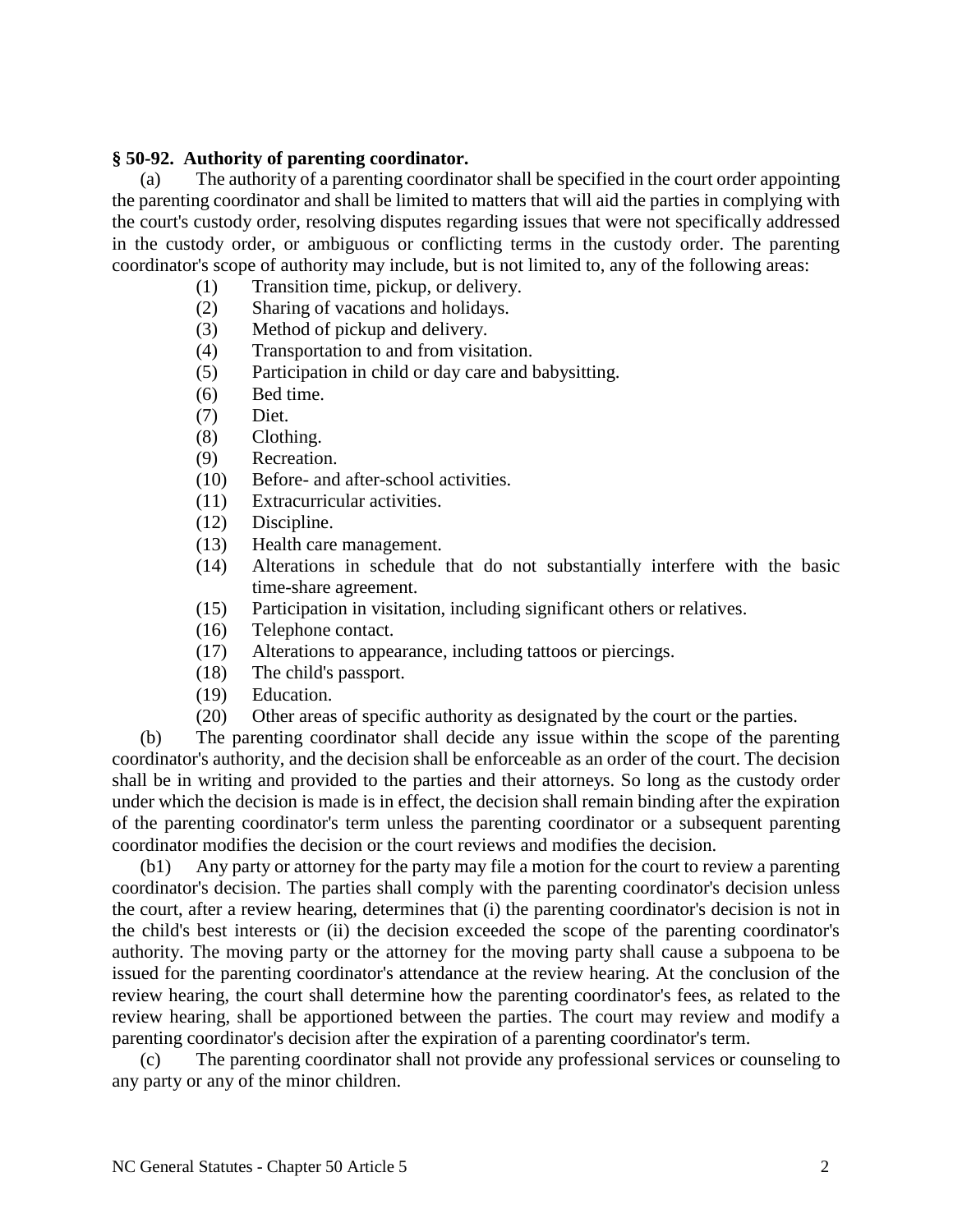(d) The parenting coordinator shall refer financial issues related to the parenting coordinator's decisions to the parties or their attorneys. (2005-228, s. 1; 2019-172, s. 2.)

## **§ 50-93. Qualifications.**

(a) To be eligible to be included on the district court's list of parenting coordinators, a person must meet all of the following requirements:

- (1) Hold a masters or doctorate degree in psychology, law, social work, or counseling.
- (2) Have at least five years of related professional post-degree experience.
- (3) Hold a current North Carolina license in the parenting coordinator's area of practice.
- (4) Participate in 24 hours of training in topics related to the developmental stages of children, the dynamics of high-conflict families, the stages and effects of divorce, problem solving techniques, mediation, and legal issues.

(b) In order to remain eligible as a parenting coordinator, the person must also attend parenting coordinator seminars that provide continuing education, group discussion, and peer review and support. (2005-228, s. 1; 2019-172, s. 2.)

### **§ 50-94. Appointment conference.**

(a) The parties, their attorneys, and the proposed parenting coordinator must all attend the appointment conference. However, no appointment conference is required if (i) the parenting coordinator's term is later extended, (ii) a subsequent parenting coordinator is appointed in the same matter, or (iii) the parties, their attorneys, and the proposed parenting coordinator consent to a waiver of the appointment conference by signing the proposed appointment order. The court shall not enter an order appointing a parenting coordinator or conduct an appointment conference unless a custody order has already been entered or is being simultaneously entered.

- (b) At the time of the appointment conference, the court shall do all of the following:
	- (1) Explain to the parties the parenting coordinator's role, authority, and responsibilities as specified in the appointment order and any agreement entered into by the parties.
	- (2) Repealed by Session Laws 2019-172, s. 2, effective October 1, 2019.
	- (3) Determine financial arrangements for the parenting coordinator's fee to be paid by each party and authorize the parenting coordinator to charge any party separately for individual contacts made necessary by that party's behavior.
	- (4) Inform the parties, their attorneys, and the parenting coordinator of the rules regarding communications among them and with the court.
	- (5) Enter the appointment order if the order has not yet been entered.

(c) Repealed by Session Laws 2019-172, s. 2, effective October 1, 2019. (2005-228, s. 1; 2019-172, s. 2.)

### **§ 50-95. Fees.**

(a) The parenting coordinator shall be entitled to reasonable compensation from the parties for services rendered and to a reasonable retainer. If a dispute arises regarding the payment of fees or the retainer, the parenting coordinator may file a fee report and request a hearing. If a party disputes the parenting coordinator's fees or the allocation of those fees, the party may file a motion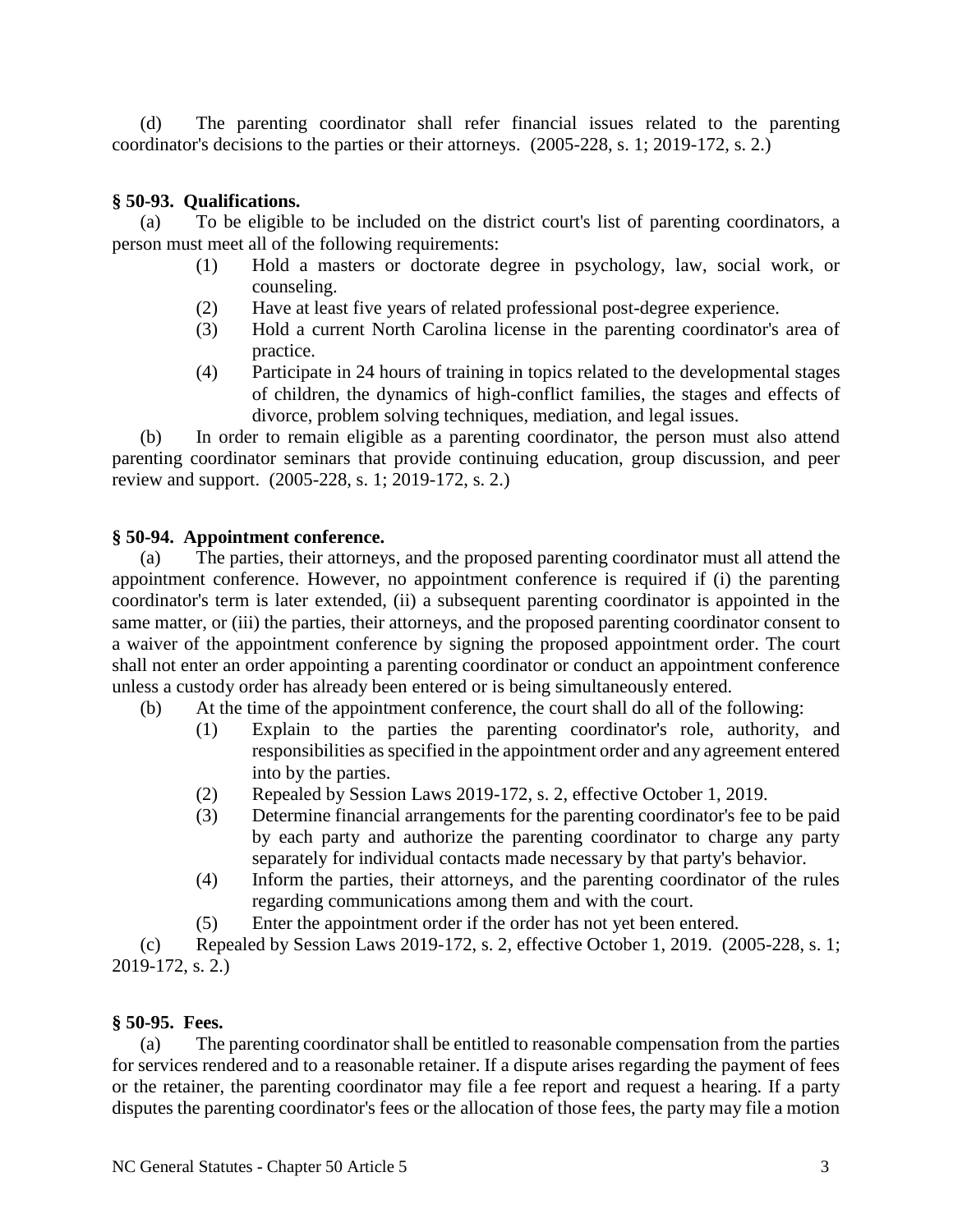with the court requesting that the court review the fees. The district court retains jurisdiction to resolve disputes regarding the parenting coordinator's fees after the conclusion of the parenting coordinator's term so long as the parenting coordinator's fee report was filed in a timely manner.

(b) Repealed by Session Laws 2019-172, s. 2, effective October 1, 2019. (2005-228, s. 1; 2019-172, s. 2.)

#### **§ 50-96. Meetings and communications.**

Meetings and communications between the parenting coordinator and the parties, the attorneys for the parties, or any other person with information that assists the parenting coordinator in the coordinator's duties may be informal and ex parte. Communications between the parties and the parenting coordinator are not confidential. The parenting coordinator and the court shall not engage in any ex parte communications. Upon request of the parenting coordinator, the parties shall timely execute any releases necessary to facilitate communication with any person having information that assists the parenting coordinator in the coordinator's duties. The parenting coordinator, in the coordinator's discretion, may meet or communicate with the minor children. (2005-228, s. 1; 2019-172, s. 2.)

#### **§ 50-97. Reports.**

(a) The parenting coordinator may file a report with the court regarding any of the following:

- (1) The parenting coordinator's belief that the existing custody order is not in the best interests of the child.
- (2) The parenting coordinator's determination that the parenting coordinator is not qualified to address or resolve certain issues in the case.
- (3) A party's noncompliance with a decision of the parenting coordinator or the terms of the custody order.
- (4) The parenting coordinator's fees as set forth in G.S. 50-95.
- (5) The parenting coordinator's request that the parenting coordinator's appointment be modified or terminated.

(b) Upon the filing of a verified report by the parenting coordinator alleging that a party is not complying with a decision of the parenting coordinator, not complying with the terms of the custody order, or not paying the parenting coordinator's fees, the court may issue an order directing a party to appear at a specified reasonable time and show cause why the party shall not be held in contempt. Nothing in this section prevents a party from filing the party's own motion regarding noncompliance with a parenting coordinator's decision or noncompliance with the terms of the custody order.

(c) An expedited hearing shall be granted and shall occur within four weeks of the filing of the report unless the parenting coordinator requests a longer length of time or the court has already issued an order directing a party to show cause why the party shall not be held in contempt.

(d) The court, after a hearing on the parenting coordinator's report, shall be authorized to issue temporary custody orders as may be required for a child's best interests. (2005-228, s. 1; 2019-172, s. 2.)

#### **§ 50-98. Parenting coordinator records.**